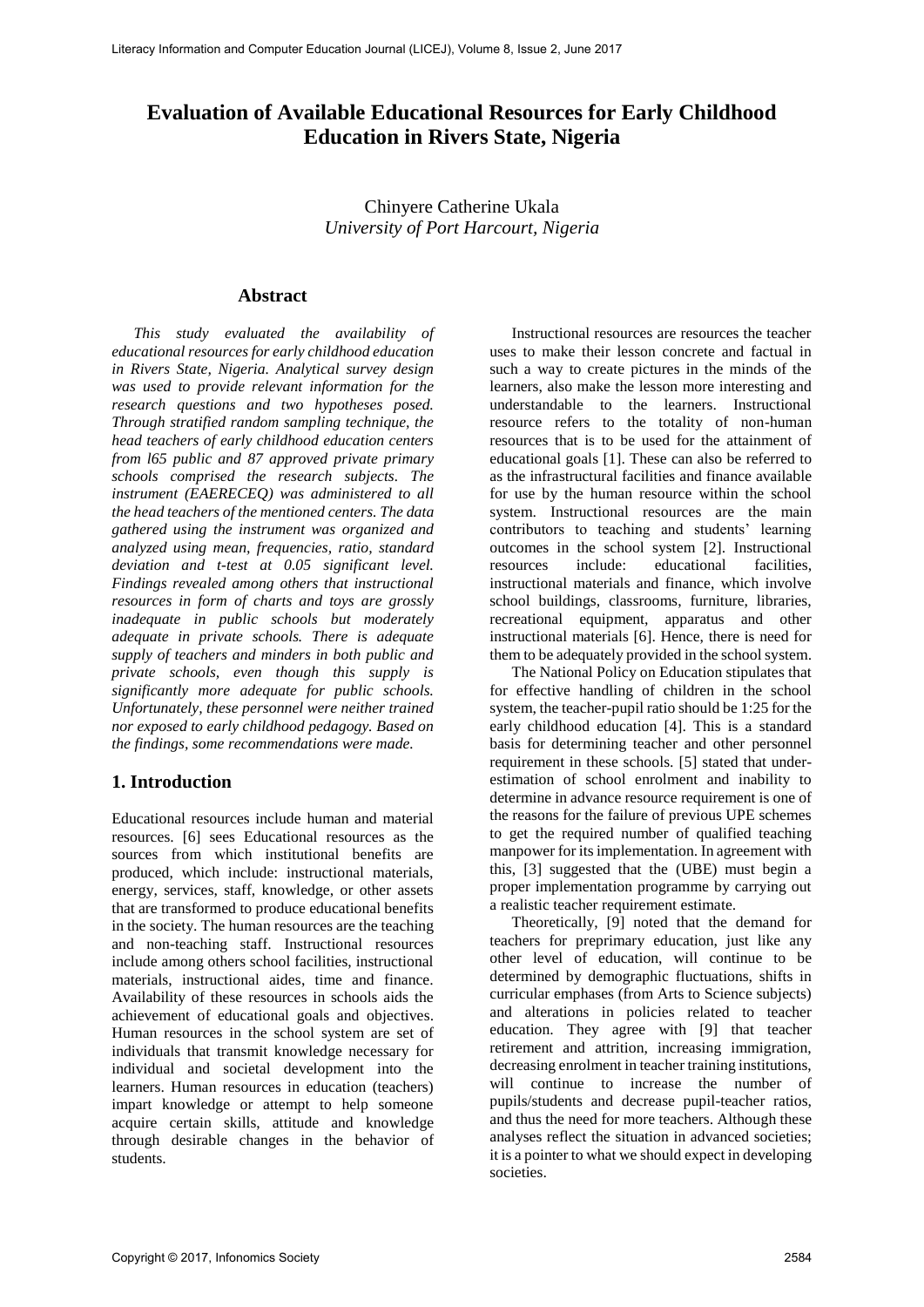The inadequacy of qualified teachers for school enrollment ranges from poor professional status of teachers to even lack of fresh recruitment to fill empty vacancies [7]. [8] agreed with the above view as they asserted that there are not enough qualified teachers in Nigeria; and that this has negative outcomes, not only for the future of individual children, but also for the development of the society.

Shortage of qualified teachers and other school system staff like minders, nurses and other care givers in the educational system has become the main challenge to the realization of the goals of the UBE. Some of the reasons given for the dearth of teachers in the educational system include dissatisfaction with loss in status, low salaries, poor conditions of service, lack of career progression, poor training and re-training schemes [7]. These conditions in many cases have driven large number of teachers out of the profession, sometimes after only a few years of service; resulting to brain drain and high attrition rate. Most of the teachers now in the system are young, inexperienced, insufficiently trained, teachers lacking the necessary qualities for membership or role modeling [7].

Various published scholars have highlighted that the failure of previous projects has been due to the use of untrained and inadequately qualified teachers and in some cases lowering the entry levels of teacher training institution amongst other factors which subsequently reduced the quality of educational standards. All these have jeopardized the quality of education delivery which has resulted to poor standard of educational provision.

### **2. Statement of the Problem**

In response to the above development, government of Rivers State, Nigeria through the UBE Board is now incorporating early childhood education programme into the UBE school programme. The researcher, just like many interested parents, is curious whether these centers housing early childhood education have the resource availability to implement this programme successfully as identified above. It is not even known what the level of resource availability is in private schools that have been providing this level of education. This is the problem which this study seeks to address.

## **3. Aim and Objective of the Study**

The aim of this study is to evaluate the availability of educational resources for early childhood education programmers in Rivers State. Specifically, the objectives of this study are to;

• Evaluate the availability of instructional resources in both public and private schools for the provision of early childhood education in Rivers State.

- Ascertain the ways teachers utilize the available instructional in early childhood centres in Rivers State.
- Evaluate the availability of human resources in terms of teachers and minders for the provision of early childhood education.

### **3.1 Research Question**

1. What are the instructional resource availability for the provision of early childhood education in public and private schools in Rivers State?

2. How do teachers utilize the available instructional in early childhood centres in Rivers State?

3. What is the human resource availability for the provision of early childhood education in public and private schools in Rivers State?

## **4. Hypotheses**

The following hypotheses were tested at 0.05alpha level.

1. There is no significant difference between public and private schools on the instructional resources availability for the provision of early childhood education in River State.

2. There is no significant difference between the mean scores of staff in public and private schools on the ways teachers utilize the available instructional in early childhood centres in Rivers State.

3. There is no significant difference between public and private schools on the human resources availability for the provision of early childhood education in River State.

# **5. Methodology**

This is an analytical survey. The population consisted of 655 public and 271 approved private schools with early childhood centers spread across the 23 L.G.A. of Rivers State. A stratified random sampling technique was used in sampling 50% of the L.G.A.'s (giving 12 L.G.As.) and 50% of public and private primary schools with early childhood education centers in the sample giving a total of 165 public and 87 approved private schools respectively (165 public and 87 private head-teachers).

Evaluation of Available Educational Resources for Early Childhood Education Questionnaire" (EAERECEQ) was adopted and modified with some relevant items from "school system diagnostics instrument". The data generated using this instrument was organized and analyzed using mean, ratio, frequencies, standard deviation. z-test and ttest were used to test the hypotheses at 0.05 significant levels. The instrument was administered personally by the researcher with the assistance of some primary school head-teachers who were sufficiently briefed for the assignment.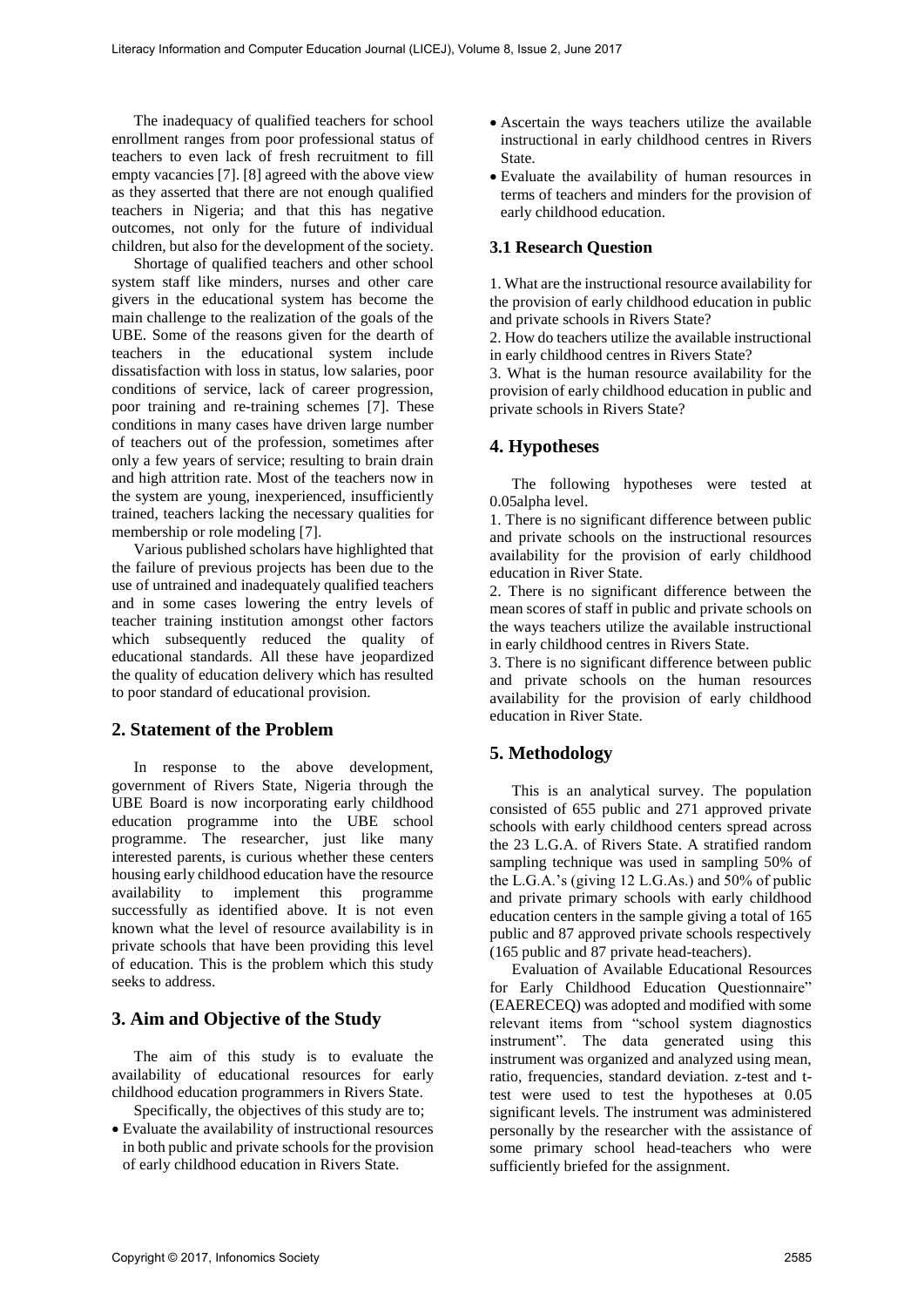| S/N | <b>Instructional</b><br><b>Resources</b> | <b>Standard Specifications</b>                                                                                                                  |                   | <b>Schools with Standard</b><br><b>Facilities</b> | % of Schools with<br><b>Standard Facilities</b> |         |
|-----|------------------------------------------|-------------------------------------------------------------------------------------------------------------------------------------------------|-------------------|---------------------------------------------------|-------------------------------------------------|---------|
|     |                                          |                                                                                                                                                 | Public No.<br>158 | Private<br>No. 84                                 | Public                                          | Private |
| 1.  | Library                                  | Classroom size well stocked<br>library                                                                                                          | 16                | 63                                                | 10.1                                            | 75.0    |
| 2.  | in<br>Library<br>corners<br>classrooms   | Well stocked library corners<br>in the class                                                                                                    | 16                | 52                                                | 10.1                                            | 61.9    |
| 3.  | In-door<br>play<br>toys/teaching aids    | Like building blocks, gig-saw<br>puzzles, books with copious<br>local illustrations, wall charts,<br>etc. in varieties of shapes and<br>colours | 21                | 72                                                | 13.3                                            | 85.7    |
|     | <b>Aggregate Mean</b>                    |                                                                                                                                                 |                   |                                                   | 11.2                                            | 74.2    |

Table 1. Frequency and Percentage Distribution of Public and Private Early Childhood schools by their Instructional Resource Availability

### **6. Results and Discussion**

1. What are the instructional resources availability for the provision of early childhood education in public and private schools in Rivers State?

The findings revealed that, the proportions of public schools that have these facilities to meet their enrolment are 10.1% for library and library corners in the classrooms and 13.3% for indoor play toys and teaching aids. The private schools on the other hand have very high instructional resource availability, which is represented by 75%, 61.9% and 85.7% respectively for library, stocked library corners and indoor play toys and teaching aids. This high differential is evident by a mean instructional resource availability of 11.2% for public schools and 74.2% for private schools.

The general development of this level of education are met through large and comprehensive unit of materials of instruction that would simultaneously stimulate psychomotor and cognitive development, teach team work, basic knowledge and skills, and integrate psychological and cognitive development. As a matter of fact, preschool environment, classroom and provision of instructional materials are essential to meaningful interaction. The educational setting must be conducive enough to facilitate children's' interaction with the environment that enables them to acquire knowledge and look for solution outside the box.

2. How do teachers utilize the available instructional resources in early childhood centres in Rivers State?

Table 2. Mean scores and standard deviation of head-teachers on the ways teachers utilize the available instructional resources in early childhood centres in Rivers State

| S/N            | Ways teachers utilize the available instructional<br>resources in early childhood centres include: | <b>Public school</b><br>head-teachers |      |       | <b>Private school</b><br>head-teachers | Mean<br><b>Set</b> | Rank<br>Order |
|----------------|----------------------------------------------------------------------------------------------------|---------------------------------------|------|-------|----------------------------------------|--------------------|---------------|
|                |                                                                                                    | $X_1$                                 | St.D | $X_2$ | St.D                                   |                    |               |
|                | Teachers relate instructional resources to the<br>topic of the lesson                              | 3.08                                  | 0.32 | 3.02  | 0.41                                   | 3.05               | 7th           |
| $\overline{2}$ | Using the resources within the age level of<br>learners                                            | 3.12                                  | 0.32 | 3.16  | 0.39                                   | 3.14               | 4th           |
| 3              | They arrange the resources to stimulate growth in<br>factual knowledge/literary appreciation       | 3.03                                  | 0.32 | 3.01  | 0.41                                   | 3.02               | 8th           |
| 4              | They use the resources to stimulate aesthetic<br>values/societal standards                         | 3.18                                  | 0.31 | 3.06  | 0.41                                   | 3.12               | 5th           |
| 5              | They design the resources to support the general<br>educational goals                              | 3.19                                  | 0.31 | 3.21  | 0.38                                   | 3.20               | 2nd           |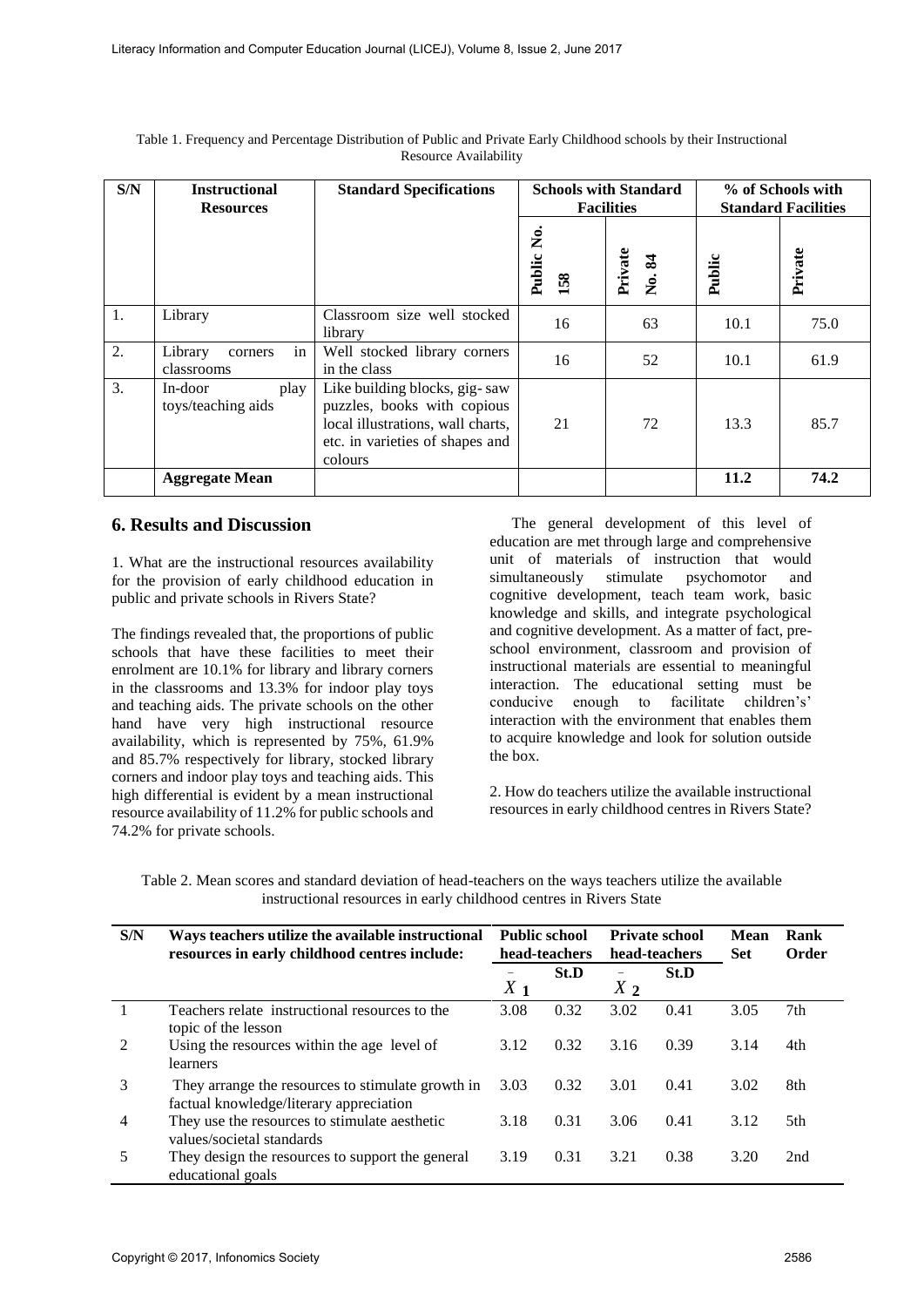|   |                                                                       | 3.26 | 0.30 | 3.16 | 0.39  | 3.21 | 1st |
|---|-----------------------------------------------------------------------|------|------|------|-------|------|-----|
| 6 | Make the resources appropriate for social<br>development of the child |      |      |      |       |      |     |
|   | Design the resources to motivate students                             | 3.21 | 0.30 | 3.09 | 0.40  | 315  | 3rd |
|   | examine their own attitudes/behaviour                                 |      |      |      |       |      |     |
| 8 | Create resources to stimulate the operational                         | 311  | 0.32 | 3.01 | 0.41  | 3.06 | 6th |
|   | definition of subject contents                                        |      |      |      |       |      |     |
|   | Aggregate mean                                                        | 3.15 |      | 3.09 | 0.400 | 3.12 |     |

Data on table 2 present the mean scores and standard deviation of head-teachers on the ways teachers utilize the available instructional resources in early childhood centres in Rivers State. Both public and private head-teachers agreed on all the items in the table with mean scores greater than the mean criterion of 2.50 ranging from  $1<sup>st</sup>$  to  $8<sup>th</sup>$ . The aggregate mean score 3.12 showed that, the ways teachers utilize the available instructional resources in early childhood centres in Rivers State include: relating instructional resources to the topic of the lesson, using the resources within the age level of learners, arranging the resources to stimulate growth in factual knowledge/literary appreciation, using the resources to stimulate aesthetic values/ societal standards, designing the resources to support the general educational goals, making the resources appropriate for social development of the child, designing the resources to motivate students examine their own attitudes/behaviour, and creating resources to stimulate the operational definition of subject contents.

3. What is the human resource availability for the provision of early childhood education in public and private schools in River State?

| Table 3. Analysis of Teacher Availability and Satisfied Capacity Rates for Early Childhood Education in Public and Private |
|----------------------------------------------------------------------------------------------------------------------------|
| <b>Schools</b>                                                                                                             |

| <b>LGAs</b>          | <b>No. of Schools</b> |    |                   | <b>Existing</b> |                     | <b>Teachers</b> |      | <b>Satisfied Available</b> |
|----------------------|-----------------------|----|-------------------|-----------------|---------------------|-----------------|------|----------------------------|
|                      |                       |    | <b>Enrollment</b> |                 | <b>Availability</b> |                 |      | Rates                      |
| 1. AbualOdual        | 14                    | 3  | 1278              | 310             | 34                  | 8               | 66.5 | 64.5                       |
| 2. Degema            | 12                    | 4  | 1438              | 352             | 48                  | 9               | 83.4 | 85.2                       |
| 3. Eleme             | 10                    | 5  | 814               | 412             | 27                  | 11              | 82.9 | 66.8                       |
| 4. Emohua            | 7                     | 3  | 633               | 278             | 19                  | 7               | 75.0 | 62.9                       |
| 5. Etche             | 16                    | 6  | 1593              | 415             | 41                  | 12              | 64.3 | 72.3                       |
| 6. Ikwerre           | 15                    | 5  | 1725              | 752             | 58                  | 19              | 84.1 | 63.2                       |
| 7. Kana              | 13                    | 3  | 1067              | 432             | 35                  | 7               | 82.0 | 40.5                       |
| 8. Obio/Akpor        | 18                    | 17 | 1125              | 2145            | 40                  | 77              | 88.9 | 89.7                       |
| 9. Ogba/Egbema/Ndoni | 15                    | 8  | 1048              | 684             | 37                  | 20              | 88.3 | 73.1                       |
| 10. Okrika           | 9                     | 4  | 495               | 374             | 18                  | 8               | 90.9 | 53.5                       |
| 11. Oyigbo           | 10                    | 7  | 876               | 1124            | 30                  | 20              | 85.7 | 44.5                       |
| 12. Port Harcourt    | 19                    | 19 | 855               | 2414            | 34                  | 91              | 99.4 | 90.1                       |
| <b>Aggregate</b>     | 158                   | 84 | 12947             | 9692            | 421                 | 286             | 82.6 | 67.2                       |

This question assessed the human resource availability, for both private and public schools to provide early childhood education in terms of availability of teachers and minders to cope with the existing enrolment in the light of the minimum standard specification. To address this question, the researcher collected enrolment statistics as well as staffing list for the sampled schools in the twelve sampled LGAs. The result of the data analysis is presented in Tables 3 and 4.

The teacher availability for early childhood was judged on the minimum standard specification of 25 pupils per class. Table 3 shows the number of schools sampled, existing school enrolment at this level and the teacher satisfied availability rate in twelve sampled LGAs. The satisfied availability rates here (expressed in percentage) are the ratios of existing teachers available to actual capacity needed

to meet the minimum standard specification based on existing enrolment.

From the evidence in Table 2, public schools have high teacher availability for early childhood education centers. This is because public schools satisfied between 66.5% and 99.4% of needed teachers, with an average of 82.6% for the sampled LGAs.

Private schools on the other hand have moderately high teacher availability rates, as they are meeting up between 40.5% and 90.1% of their teacher demand, with an average of 67.2% for the 12 sampled LGAs.

As clearly shown in Figure 1, teacher availability rate is generally higher for public schools, except for Degema, Etche and Obio/Akpor LGAs. The differences between public and private schools are also more outstanding for Ikwerre, Khana, Okrika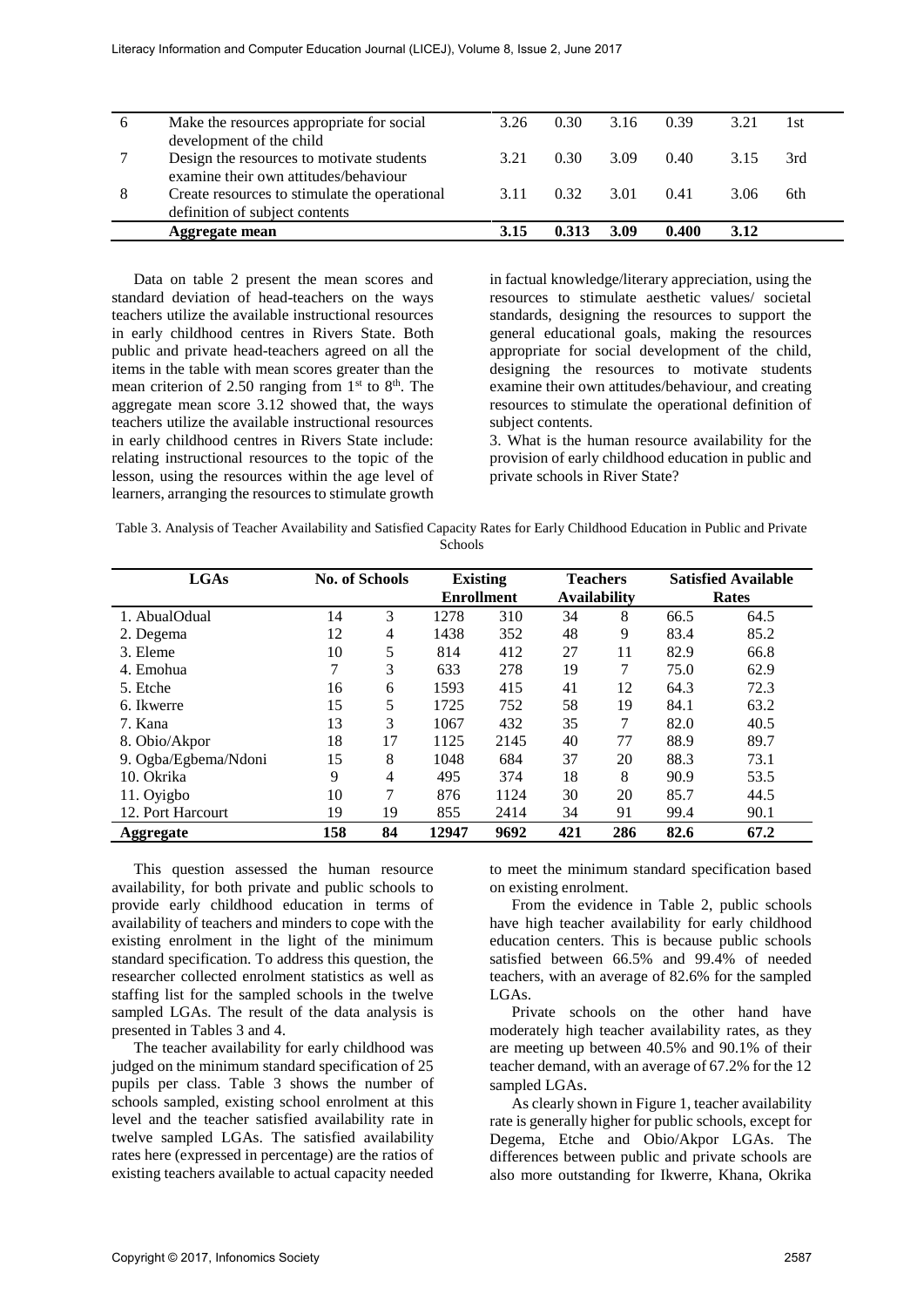and Oyigbo LGAs. Minders are teaching support staff in the early childhood unit. Minimum standard



Figure 1. teacher availability rate

both public and private schools to provide adequate minders to meet this minimum standard regulation was also carried out and the result is presented in Table 4.

The evidence in Table 4 clearly shows that while public schools have excess minders in relation to their early childhood pupil enrolment, the private schools are barely meeting up half of their needed minders for their existing enrolment. This is so, since public schools in eight out of the twelve LGAs have exceeded their needed minder capacity (i.e. above 100%) with none of the remaining LGAs meeting below 90% availability (with an aggregate mean of 113.10). Private schools on the other hand are only meeting between 48.38% to 67.32% of their minimum requirement for minders, with an average of 54.84% across the twelve sampled LGAs. This evidence shows a widening gap between public and private schools in favour of public schools. The numerical availability of teachers and minders is a vital but not an adequate parameter for assessing the human resources availability of early childhood centers. This is because these personnel are expected to have some minimum level of professional training in early childhood education pedagogy at the National Certificate in Education (NCE) level. The researcher therefore examined the quality of these teachers and minders in terms of their professional qualification and training. A summary of that assessment is presented in Table 4.

From table 5, it can be observed that public schools have very high number of qualified teachers with minimum of NCE (95.72%) with moderate numbers (50.83%) trained in early childhood pedagogy and very insignificant number with exposure to retraining in Montessori method. They however have very low number of qualified minders (20.42%), minders with training in early childhood pedagogy (13.6 1%), teachers exposed to training (5.22%) and none at all for minders.

specification demands that there should be a minder in each classroom. A survey of the availability of

The private schools on the other hand have moderate number of qualified teachers (65.73%) and low number of qualified minders.Personneltraining in early childhood education in private school is (42.66%) and minders (23.11%). They have moderate number of teachers with exposure to Montessori retraining programme (67.31%) and for minders (56.44).

The findings of this study revealed that the staffing availability for the provision of early childhood education in public schools is adequate to meet the minimum standard specification with regard to teachers and minders (average of 82%), but virtually nill for doctors, nurses and guidance counselors. Although teachers are well qualified, most of them and virtually all the minders lack training in early childhood education. Private schools have moderately adequate teachers but inadequate minders to meet the minimum standard (average of 63%) but most of the teachers do not possess the minimum qualification of NCE, even though most of them are regularly exposed to retraining programme.

**HO1:** There is no significant difference between public and private schools in the instructional resource availability for the provision of early childhood education in River State.

Table 6 shows that the T-value comparing mean instructional resources availability of public and private schools is -10.472, which is significant at 0.009. Since it is lower than the 0.05 alpha level at which the hypothesis was tested, we conclude that the difference is significant. A look at the two means in Table 5 shows that the mean private school (74.20) is by far higher than those of public school (11.17). This means that private schools have significantly higher instructional resources availability than public schools. Therefore, the null hypothesis is rejected.

**HO2:** There is no significant difference between the mean scores of staff in public and private schools on the ways teachers utilize the available instructional in early childhood centres in Rivers State

Data on Table 7 show the analysis of z-test on the difference between the mean scores of staff in public and private schools on the ways teachers utilize the available instructional resources in early childhood centres in Rivers State. The z-calculated value of 1.210 is less than the z-critical value of  $\pm$ 1.960 at 0.05 alpha significant level and 250 degree of freedom, indicating that the null hypothesis was accepted. This means that, there is no significant difference between the mean scores of staff in public and private schools on the ways teachers utilize the available instructional in early childhood centres in Rivers State.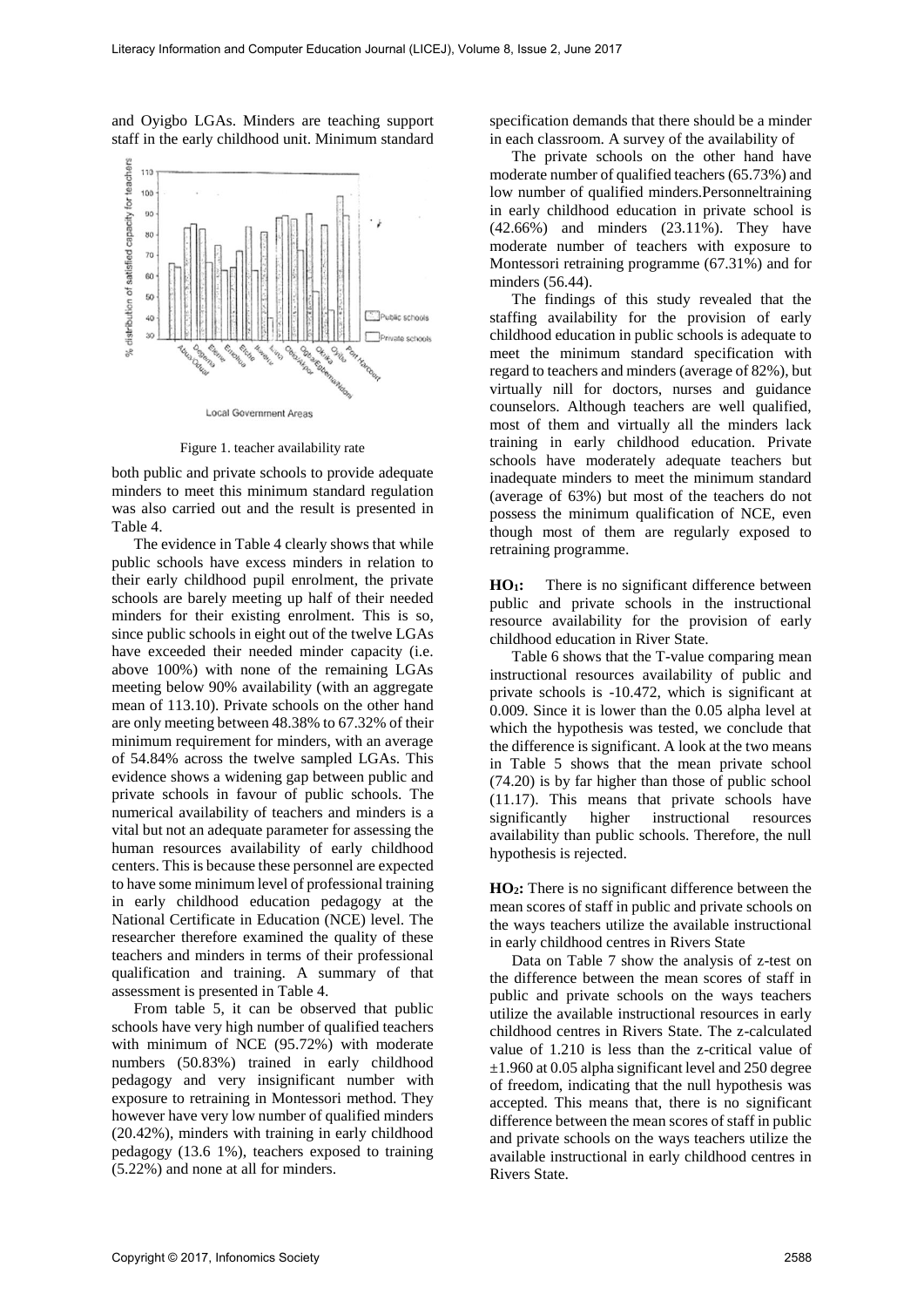| <b>LGAs</b>          | No. of Schools |                |                   | <b>Existing</b> | <b>Minder</b>       |         | <b>Satisfied Available</b> |              |
|----------------------|----------------|----------------|-------------------|-----------------|---------------------|---------|----------------------------|--------------|
|                      |                |                | <b>Enrollment</b> |                 | <b>Availability</b> |         |                            | <b>Rates</b> |
|                      | Public         | Private        | Public            | Private         | Public              | Private | Public                     | Private      |
| 1. AbualOdual        | 14             | 3              | 1278              | 310             | 46                  | 6       | 89.98                      | 48.38        |
| 2. Degema            | 12             | $\overline{4}$ | 1438              | 352             | 52                  | $\,8\,$ | 90.40                      | 56.82        |
| 3. Eleme             | 10             | 5              | 814               | 412             | 38                  | $\,8\,$ | 116.7                      | 48.54        |
| 4. Emohua            | $\tau$         | 3              | 633               | 278             | 30                  | 6       | 118.5                      | 54.0         |
| 5. Etche             | 16             | 6              | 1593              | 415             | 63                  | 9       | 98.90                      | 54.22        |
| 6. Ikwerre           | 15             | 5              | 1725              | 752             | 75                  | 14      | 108.7                      | 46.54        |
| 7. Kana              | 13             | 3              | 1067              | 432             | 50                  | 9       | 117.2                      | 52.08        |
| 8. Obio/Akpor        | 18             | 17             | 1125              | 2145            | 58                  | 48      | 128.9                      | 55.94        |
| 9. Ogba/Egbema/Ndoni | 15             | $\,8\,$        | 1048              | 684             | 40                  | 16      | 126.3                      | 58.48        |
| 10. Okrika           | 9              | $\overline{4}$ | 495               | 374             | 25                  | 8       | 128.4                      | 53.48        |
| 11. Oyigbo           | 10             | 7              | 876               | 1124            | 45                  | 28      | 137.4                      | 62.27        |
| 12. Port Harcourt    | 19             | 19             | 855               | 2414            | 47                  | 65      | 113.1                      | 67.32        |
| <b>Aggregate</b>     | 158            | 84             | 12947             | 9692            | 529                 | 225     | 114.54                     | 54.84        |

Table 4. Analysis of Minder Availability and Satisfied Capacity Rates for Early Childhood Education in Public and Private **Schools** 

Table 5. Frequency and Percentage Distribution of Teachers and Minders by Professional Qualification and Training in Public and Private Early Childhood schools

| S/N | <b>Personnel Quality Indices</b>      | <b>Staff</b>       |               | <b>Frequency</b> | $\frac{6}{9}$ |                |
|-----|---------------------------------------|--------------------|---------------|------------------|---------------|----------------|
|     |                                       | Category           | <b>Public</b> | <b>Private</b>   | <b>Public</b> | <b>Private</b> |
| 1.  | Personnel with at least NCE as        | Classroom teachers | 403           | 188              | 95.72         | 65.73          |
|     | qualification                         | <b>Minders</b>     | 108           | 42               | 20.42         | 18.67          |
| 2.  | Personnel<br>trained<br>early<br>1n   | Classroom teachers | 214           | 122              | 50.83         | 42.66          |
|     | childhoodEducation/care               | <b>Minders</b>     | 72            | 52               | 13.61         | 23.11          |
| 3.  | Personnel<br>regular<br>exposed<br>to | Classroom teachers | 22            | 192              | 5.22          | 67.13          |
|     | Montessoriretraining                  | <b>Minders</b>     |               | 127              | 0             | 56.44          |

Table 6. Mean, SD and T-Test of Difference Between Public and Private Schools in the Instructional Resources Availability for the Provision of Early Childhood Education

| S/N | <b>Categories</b> |          | Mean  | <b>T-value</b> | 2-Tailed (Sig. Value) | <b>Remarks</b> |
|-----|-------------------|----------|-------|----------------|-----------------------|----------------|
| . . | Public schools    | <u>_</u> | 11.17 |                |                       |                |
| ٠.  | Private schools   | ി<br>⊥ ∠ | 74.20 | $-10.472$      | .009                  | Significant    |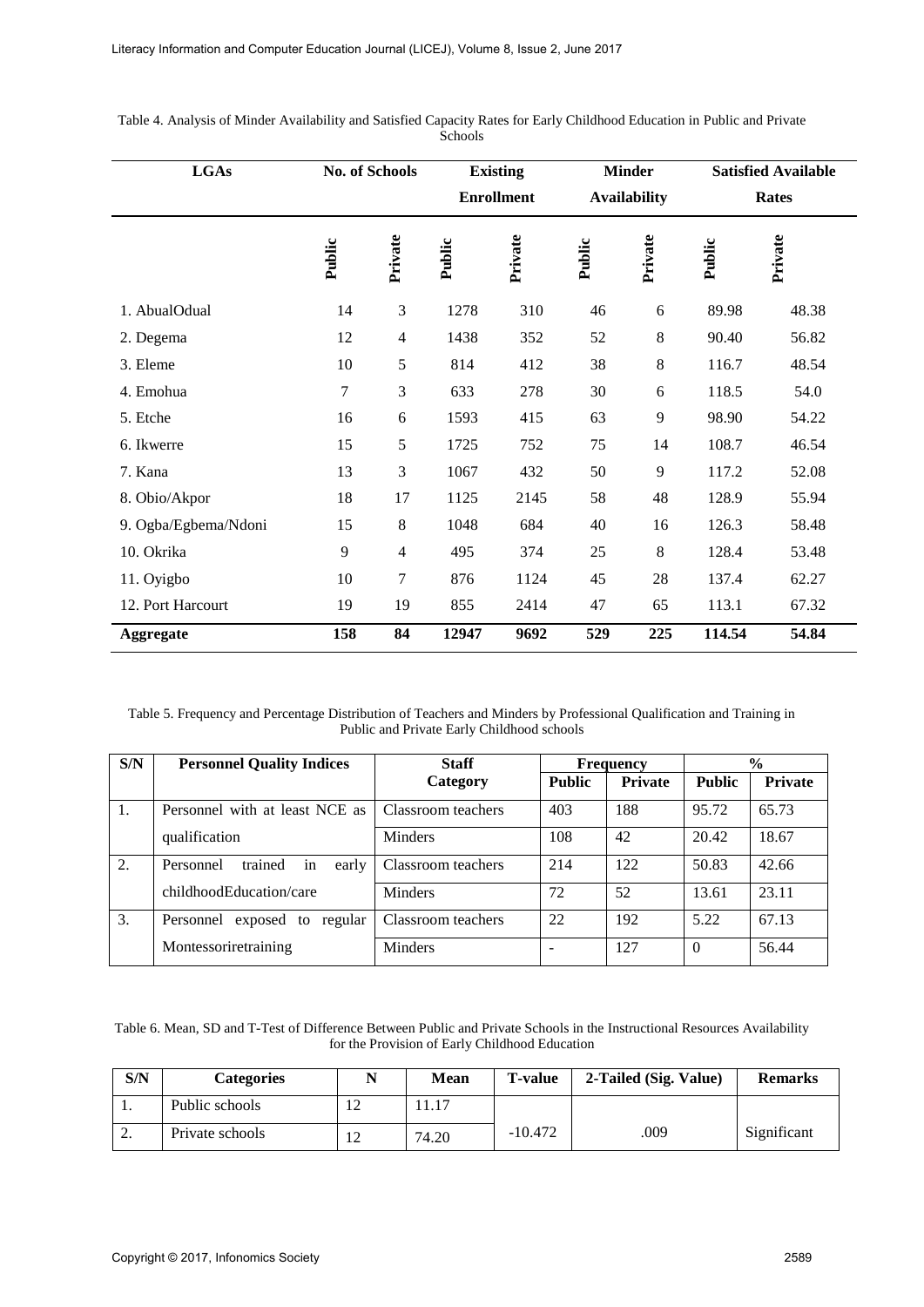Table 7. Analysis of z-test on the difference between the mean scores of staff in public and private schools on the ways teachers utilize the available instructional in early childhood centres in Rivers State

| S/N      | <b>Categories of Head-</b> | N           | Mean | St.D             | Df  | z-calculated | z-Critical | <b>Remarks</b> |
|----------|----------------------------|-------------|------|------------------|-----|--------------|------------|----------------|
|          | <b>Teachers</b>            |             |      |                  |     | value        | Value      |                |
| . .      | Public schools             | 165         |      |                  |     |              |            |                |
| <u>.</u> | Private schools            | $8^{\circ}$ | 3.09 | <sup>400</sup> . | 250 | .210         | $\pm 1.96$ | Accepted       |

Table 8. Mean and T-Test of Difference between Public and Private Schools in Human Resource Availability (Teaching Staff) for the Provision of Early Childhood Education

| S/N | <b>Staffing availability indices</b> | <b>Mean</b><br><b>Availability</b><br><b>Performance</b> |       | alue<br>⊨ | Tailed<br>Sig.<br>Value<br>$\sim$ | Remarks  |
|-----|--------------------------------------|----------------------------------------------------------|-------|-----------|-----------------------------------|----------|
|     | Teachers satisfied capacity rates    | 82.62                                                    | 67.19 | 3.135     | .009                              | Sig.     |
|     | Minders satisfied capacity rate      | 113.07                                                   | 54.82 | 13.784    | .000                              | Sign.    |
| 3.  | Teachers/minders quality index       | 31.00                                                    | 45.62 | $-974$    | .375                              | Not sig. |

**HO3:** There is no significant difference between public and private schools in the human resources availability for the provision of early childhood education in River State.

As clearly shown in Table 8, the comparison of the first two staffing availability indices produced T-Values of 3.135 which are significant at .009 for teachers' satisfied availability rate and 13.784 which are significant at .000 for minders' satisfied availability rate. Since these two levels of significance are by far less than 0.05 alpha level. The researcher considered the differences as significant. The hypothesis is therefore rejected for these two variables. The comparison of personnel quality is therefore rejected for these two variables. The comparison of personnel quality index on the other hand yield no significant difference. This is because they obtained T-Value of -974 was found significant at 0.375, which is by far higher than 0.05 alpha level.

A comparison of the mean of teachers and minders available rate shows that those of public schools are higher than those of private schools. This means that public schools have significantly higher availability for teachers and minders than private schools.

### **6. Conclusion**

From these results, it is very evident that both public and private schools do not have adequate educational resources for early childhood education. Even though the availability of human resources in terms of teachers and minders may seem adequate, unfortunately, these personnel were neither trained nor conversant with early childhood pedagogy. As a result, the successful implementation of early

childhood education will be a mirage considering that these vital resources are inadequate.

## **7. Recommendations**

1. Now that government have shown interest on early childhood education, it is vital for government to make early childhood a comprehensive programme that should be collaborated with medical; paramedical, educationist, parents and members of the community and equip this level of education that is capital intensive in qualitative and quantitative dimension.

2. Government should mount centers for training and re-training of teachers for this level of education.

3. Government needs to review the minimum standards for early childhood education, which must receive input from educational planners, curriculum developers and other professionals of early childhood level of education. Besides defining the minimum standard, government must take the bold step by complying and enforcing these guidelines. This can be achieved by ensuring that all the public early childhood education centers are fully equipped with all the necessary instructional and qualified human resources that would give a sound educational foundation for the development of the Nigerian child. Such a practical standard should be the justifiable benchmark for monitoring and inspection of early childhood education centers. Detailed guidelines must be available to all proprietors of private schools and Head of Schools that house early childhood education centers.

4. Government should make it mandatory for all teacher training institutions to mount early